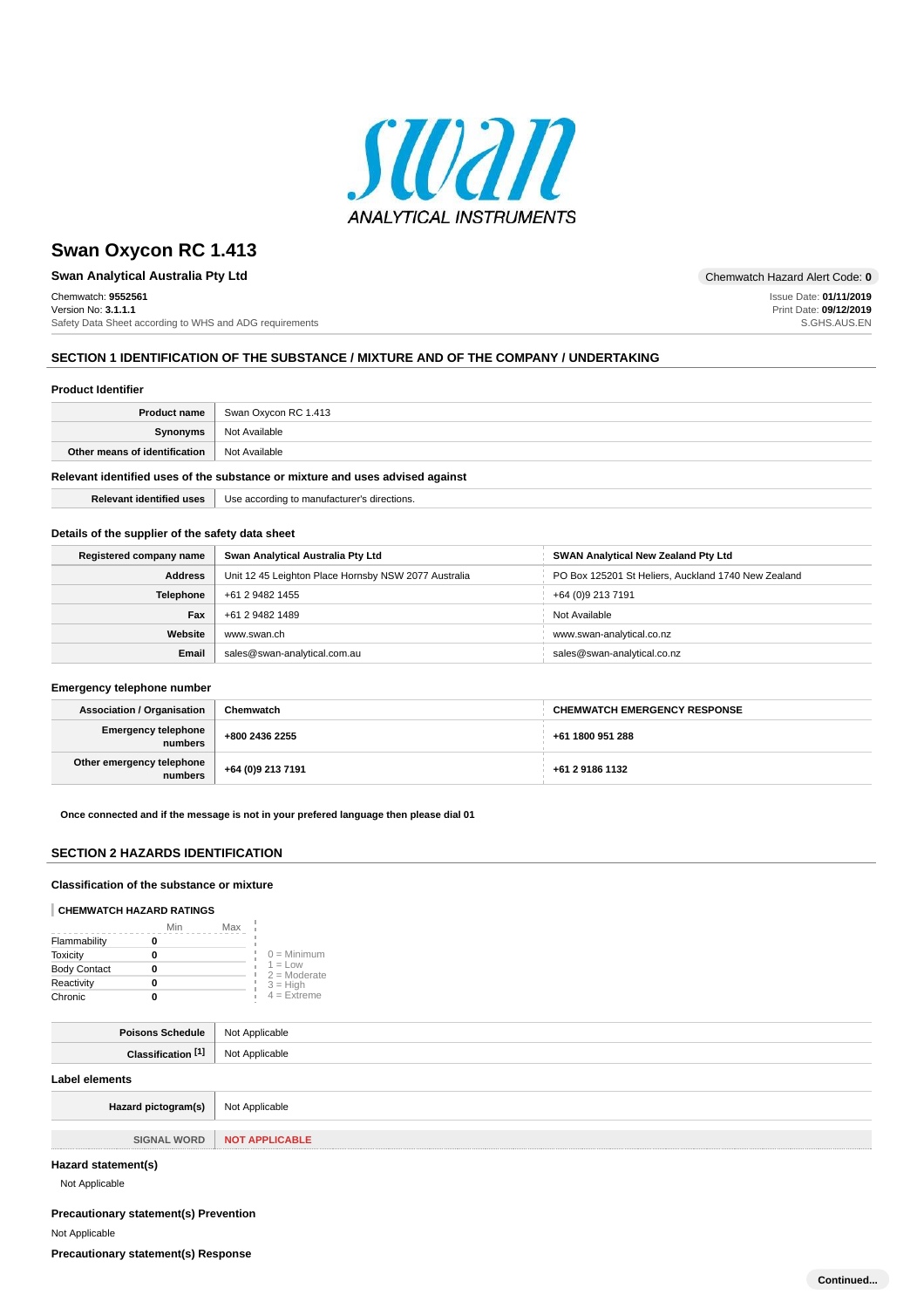## Not Applicable

**Precautionary statement(s) Storage**

Not Applicable

**Precautionary statement(s) Disposal**

Not Applicable

## **SECTION 3 COMPOSITION / INFORMATION ON INGREDIENTS**

#### **Substances**

See section below for composition of Mixtures

## **Mixtures**

| <b>CAS No</b> | %[weight] | Name               |
|---------------|-----------|--------------------|
| 7447-40-7     | Not Spec  | potassium chloride |
| 7732-18-5     | Not Spec  | water              |

## **SECTION 4 FIRST AID MEASURES**

## **Description of first aid measures**

| <b>Eye Contact</b>  | If this product comes in contact with eyes:<br>▶ Wash out immediately with water.<br>If irritation continues, seek medical attention.<br>► Removal of contact lenses after an eye injury should only be undertaken by skilled personnel. |
|---------------------|------------------------------------------------------------------------------------------------------------------------------------------------------------------------------------------------------------------------------------------|
| <b>Skin Contact</b> | If skin or hair contact occurs:<br>Flush skin and hair with running water (and soap if available).<br>Seek medical attention in event of irritation.                                                                                     |
| Inhalation          | If fumes, aerosols or combustion products are inhaled remove from contaminated area.<br>Other measures are usually unnecessary.                                                                                                          |
| Ingestion           | Immediately give a glass of water.<br>First aid is not generally required. If in doubt, contact a Poisons Information Centre or a doctor.                                                                                                |

## **Indication of any immediate medical attention and special treatment needed**

Treat symptomatically.

## **SECTION 5 FIREFIGHTING MEASURES**

#### **Extinguishing media**

▶ There is no restriction on the type of extinguisher which may be used.

Use extinguishing media suitable for surrounding area.

## **Special hazards arising from the substrate or mixture**

| <b>Fire Incompatibility</b>    | None known.                                                                                                                                                                                                                                                                                     |
|--------------------------------|-------------------------------------------------------------------------------------------------------------------------------------------------------------------------------------------------------------------------------------------------------------------------------------------------|
| <b>Advice for firefighters</b> |                                                                                                                                                                                                                                                                                                 |
| <b>Fire Fighting</b>           | Alert Fire Brigade and tell them location and nature of hazard.<br>• Wear breathing apparatus plus protective gloves in the event of a fire.<br>Prevent, by any means available, spillage from entering drains or water courses.<br>Use fire fighting procedures suitable for surrounding area. |
| <b>Fire/Explosion Hazard</b>   | $\blacktriangleright$ Non combustible.<br>Not considered a significant fire risk, however containers may burn.                                                                                                                                                                                  |
| <b>HAZCHEM</b>                 | Not Applicable                                                                                                                                                                                                                                                                                  |

## **SECTION 6 ACCIDENTAL RELEASE MEASURES**

**Personal precautions, protective equipment and emergency procedures**

See section 8

#### **Environmental precautions**

See section 12

## **Methods and material for containment and cleaning up**

| <b>Minor Spills</b> | • Clean up all spills immediately.<br>Avoid breathing vapours and contact with skin and eyes.<br>► Control personal contact with the substance, by using protective equipment.<br>Contain and absorb spill with sand, earth, inert material or vermiculite. |
|---------------------|-------------------------------------------------------------------------------------------------------------------------------------------------------------------------------------------------------------------------------------------------------------|
| <b>Major Spills</b> | Minor hazard.<br>Clear area of personnel.<br>Alert Fire Brigade and tell them location and nature of hazard.<br>► Control personal contact with the substance, by using protective equipment as required.                                                   |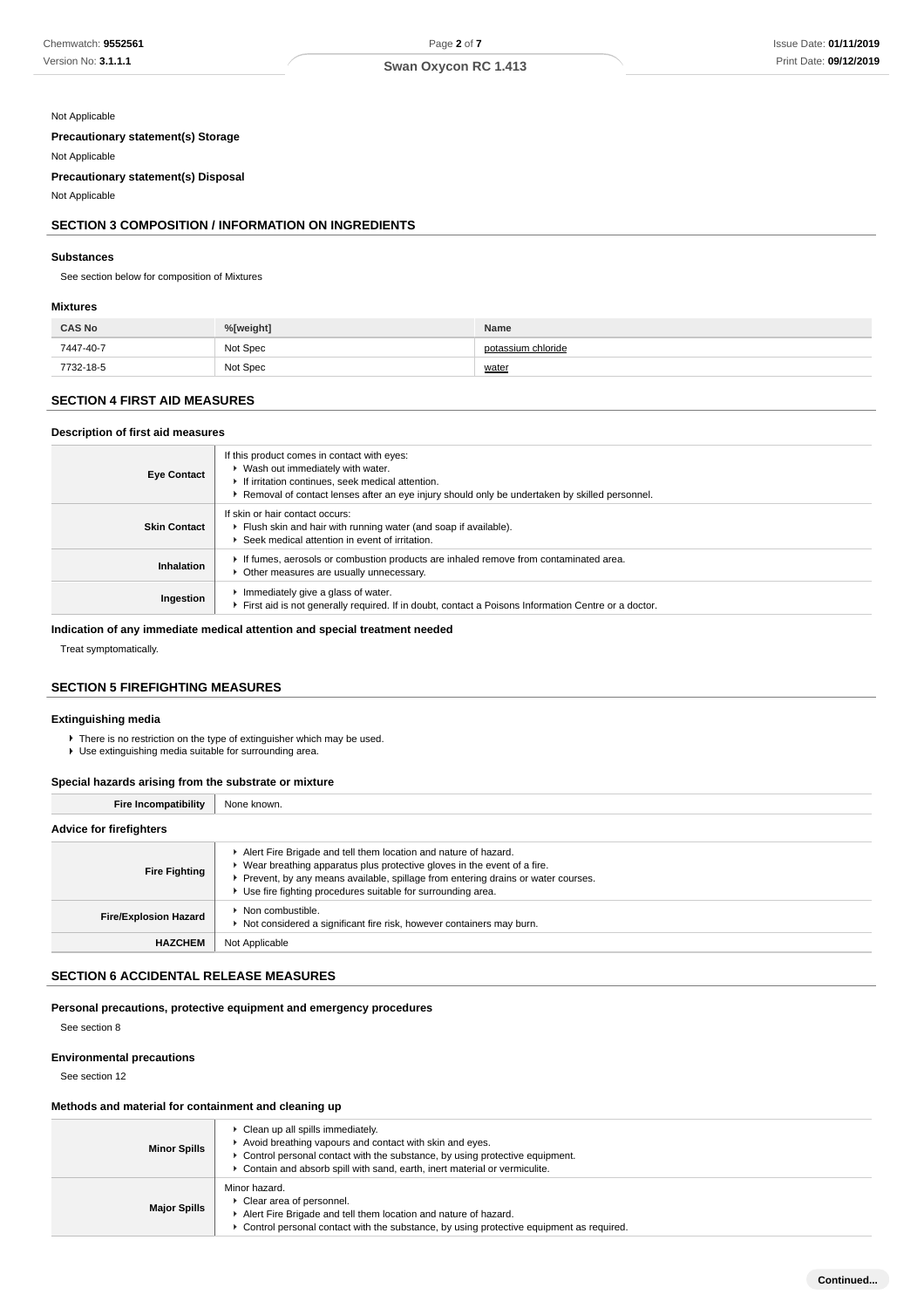## **SECTION 7 HANDLING AND STORAGE**

| Precautions for safe handling |                                                                                                                                                                                        |
|-------------------------------|----------------------------------------------------------------------------------------------------------------------------------------------------------------------------------------|
| Safe handling                 | Limit all unnecessary personal contact.<br>▶ Wear protective clothing when risk of exposure occurs.<br>▶ Use in a well-ventilated area.<br>Avoid contact with incompatible materials.  |
| Other information             | Store in original containers.<br>▶ Keep containers securely sealed.<br>Store in a cool, dry, well-ventilated area.<br>Store away from incompatible materials and foodstuff containers. |

## **Conditions for safe storage, including any incompatibilities**

| Suitable container      | Polyethylene or polypropylene container.<br>Packing as recommended by manufacturer.<br>• Check all containers are clearly labelled and free from leaks. |
|-------------------------|---------------------------------------------------------------------------------------------------------------------------------------------------------|
| Storage incompatibility | Avoid contamination of water, foodstuffs, feed or seed.<br>None known                                                                                   |
| ٠                       | 幽<br>ملاملا                                                                                                                                             |

## **SECTION 8 EXPOSURE CONTROLS / PERSONAL PROTECTION**

## **Control parameters**

## **OCCUPATIONAL EXPOSURE LIMITS (OEL)**

## **EMERGENCY LIMITS**

| Ingredient         | <b>Material name</b> | TEEL-1               |               | TEEL-2              | TEEL-3    |
|--------------------|----------------------|----------------------|---------------|---------------------|-----------|
| potassium chloride | Potassium chloride   | $7.8 \text{ mg/m}$ 3 |               | 86 mg/m3            | 510 mg/m3 |
|                    |                      |                      |               |                     |           |
|                    |                      |                      |               |                     |           |
| Ingredient         | <b>Original IDLH</b> |                      |               | <b>Revised IDLH</b> |           |
| potassium chloride | Not Available        |                      | Not Available |                     |           |

#### **Exposure controls**

| Chemwatch: 9552561                                                                                 |                                                                                                                                                                                                                                                                                                                                                                                                                                                                                                                                                                                                                                                                   | Page 3 of 7          |                     |          | Issue Date: 01/11/2019 |
|----------------------------------------------------------------------------------------------------|-------------------------------------------------------------------------------------------------------------------------------------------------------------------------------------------------------------------------------------------------------------------------------------------------------------------------------------------------------------------------------------------------------------------------------------------------------------------------------------------------------------------------------------------------------------------------------------------------------------------------------------------------------------------|----------------------|---------------------|----------|------------------------|
| Version No: 3.1.1.1                                                                                |                                                                                                                                                                                                                                                                                                                                                                                                                                                                                                                                                                                                                                                                   | Swan Oxycon RC 1.413 |                     |          | Print Date: 09/12/2019 |
|                                                                                                    | Personal Protective Equipment advice is contained in Section 8 of the SDS.                                                                                                                                                                                                                                                                                                                                                                                                                                                                                                                                                                                        |                      |                     |          |                        |
| <b>SECTION 7 HANDLING AND STORAGE</b>                                                              |                                                                                                                                                                                                                                                                                                                                                                                                                                                                                                                                                                                                                                                                   |                      |                     |          |                        |
| Precautions for safe handling                                                                      |                                                                                                                                                                                                                                                                                                                                                                                                                                                                                                                                                                                                                                                                   |                      |                     |          |                        |
| Safe handling                                                                                      | Limit all unnecessary personal contact.<br>▶ Wear protective clothing when risk of exposure occurs.<br>Use in a well-ventilated area.<br>Avoid contact with incompatible materials.                                                                                                                                                                                                                                                                                                                                                                                                                                                                               |                      |                     |          |                        |
| Other information                                                                                  | Store in original containers.<br>Keep containers securely sealed.<br>Store in a cool, dry, well-ventilated area.<br>Store away from incompatible materials and foodstuff containers.                                                                                                                                                                                                                                                                                                                                                                                                                                                                              |                      |                     |          |                        |
| Conditions for safe storage, including any incompatibilities                                       |                                                                                                                                                                                                                                                                                                                                                                                                                                                                                                                                                                                                                                                                   |                      |                     |          |                        |
| Suitable container                                                                                 | Polyethylene or polypropylene container.<br>Packing as recommended by manufacturer.<br>• Check all containers are clearly labelled and free from leaks.                                                                                                                                                                                                                                                                                                                                                                                                                                                                                                           |                      |                     |          |                        |
| <b>Storage incompatibility</b>                                                                     | Avoid contamination of water, foodstuffs, feed or seed.<br>None known                                                                                                                                                                                                                                                                                                                                                                                                                                                                                                                                                                                             |                      |                     |          |                        |
| - May be stored together<br><b>Control parameters</b><br><b>OCCUPATIONAL EXPOSURE LIMITS (OEL)</b> | <b>SECTION 8 EXPOSURE CONTROLS / PERSONAL PROTECTION</b>                                                                                                                                                                                                                                                                                                                                                                                                                                                                                                                                                                                                          |                      |                     |          |                        |
| <b>INGREDIENT DATA</b><br>Not Available                                                            |                                                                                                                                                                                                                                                                                                                                                                                                                                                                                                                                                                                                                                                                   |                      |                     |          |                        |
| <b>EMERGENCY LIMITS</b>                                                                            |                                                                                                                                                                                                                                                                                                                                                                                                                                                                                                                                                                                                                                                                   |                      |                     |          |                        |
| Ingredient                                                                                         | <b>Material name</b>                                                                                                                                                                                                                                                                                                                                                                                                                                                                                                                                                                                                                                              | TEEL-1               |                     | TEEL-2   | TEEL-3                 |
| potassium chloride                                                                                 | Potassium chloride                                                                                                                                                                                                                                                                                                                                                                                                                                                                                                                                                                                                                                                | $7.8 \text{ mg/m}$ 3 |                     | 86 mg/m3 | 510 mg/m3              |
| Ingredient                                                                                         | <b>Original IDLH</b>                                                                                                                                                                                                                                                                                                                                                                                                                                                                                                                                                                                                                                              |                      | <b>Revised IDLH</b> |          |                        |
| potassium chloride                                                                                 | Not Available<br>Not Available                                                                                                                                                                                                                                                                                                                                                                                                                                                                                                                                                                                                                                    |                      | Not Available       |          |                        |
| water                                                                                              |                                                                                                                                                                                                                                                                                                                                                                                                                                                                                                                                                                                                                                                                   |                      | Not Available       |          |                        |
| <b>Exposure controls</b>                                                                           |                                                                                                                                                                                                                                                                                                                                                                                                                                                                                                                                                                                                                                                                   |                      |                     |          |                        |
| Appropriate engineering<br>controls                                                                | Engineering controls are used to remove a hazard or place a barrier between the worker and the hazard. Well-designed engineering controls can<br>be highly effective in protecting workers and will typically be independent of worker interactions to provide this high level of protection.<br>The basic types of engineering controls are:<br>Process controls which involve changing the way a job activity or process is done to reduce the risk.<br>Enclosure and/or isolation of emission source which keeps a selected hazard "physically" away from the worker and ventilation that strategically<br>"adds" and "removes" air in the work environment.   |                      |                     |          |                        |
| <b>Personal protection</b>                                                                         |                                                                                                                                                                                                                                                                                                                                                                                                                                                                                                                                                                                                                                                                   |                      |                     |          |                        |
| Eye and face protection                                                                            | Safety glasses with side shields<br>Chemical goggles.<br>▶ Contact lenses may pose a special hazard; soft contact lenses may absorb and concentrate irritants. A written policy document, describing<br>the wearing of lenses or restrictions on use, should be created for each workplace or task. This should include a review of lens absorption<br>and adsorption for the class of chemicals in use and an account of injury experience.                                                                                                                                                                                                                      |                      |                     |          |                        |
| <b>Skin protection</b>                                                                             | See Hand protection below                                                                                                                                                                                                                                                                                                                                                                                                                                                                                                                                                                                                                                         |                      |                     |          |                        |
| Hands/feet protection                                                                              | Wear general protective gloves, eg. light weight rubber gloves.<br>The selection of suitable gloves does not only depend on the material, but also on further marks of quality which vary from manufacturer to<br>manufacturer. Where the chemical is a preparation of several substances, the resistance of the glove material can not be calculated in advance<br>and has therefore to be checked prior to the application.<br>The exact break through time for substances has to be obtained from the manufacturer of the protective gloves and has to be observed when<br>making a final choice.<br>Personal hygiene is a key element of effective hand care. |                      |                     |          |                        |
| <b>Body protection</b>                                                                             | See Other protection below                                                                                                                                                                                                                                                                                                                                                                                                                                                                                                                                                                                                                                        |                      |                     |          |                        |
|                                                                                                    |                                                                                                                                                                                                                                                                                                                                                                                                                                                                                                                                                                                                                                                                   |                      |                     |          |                        |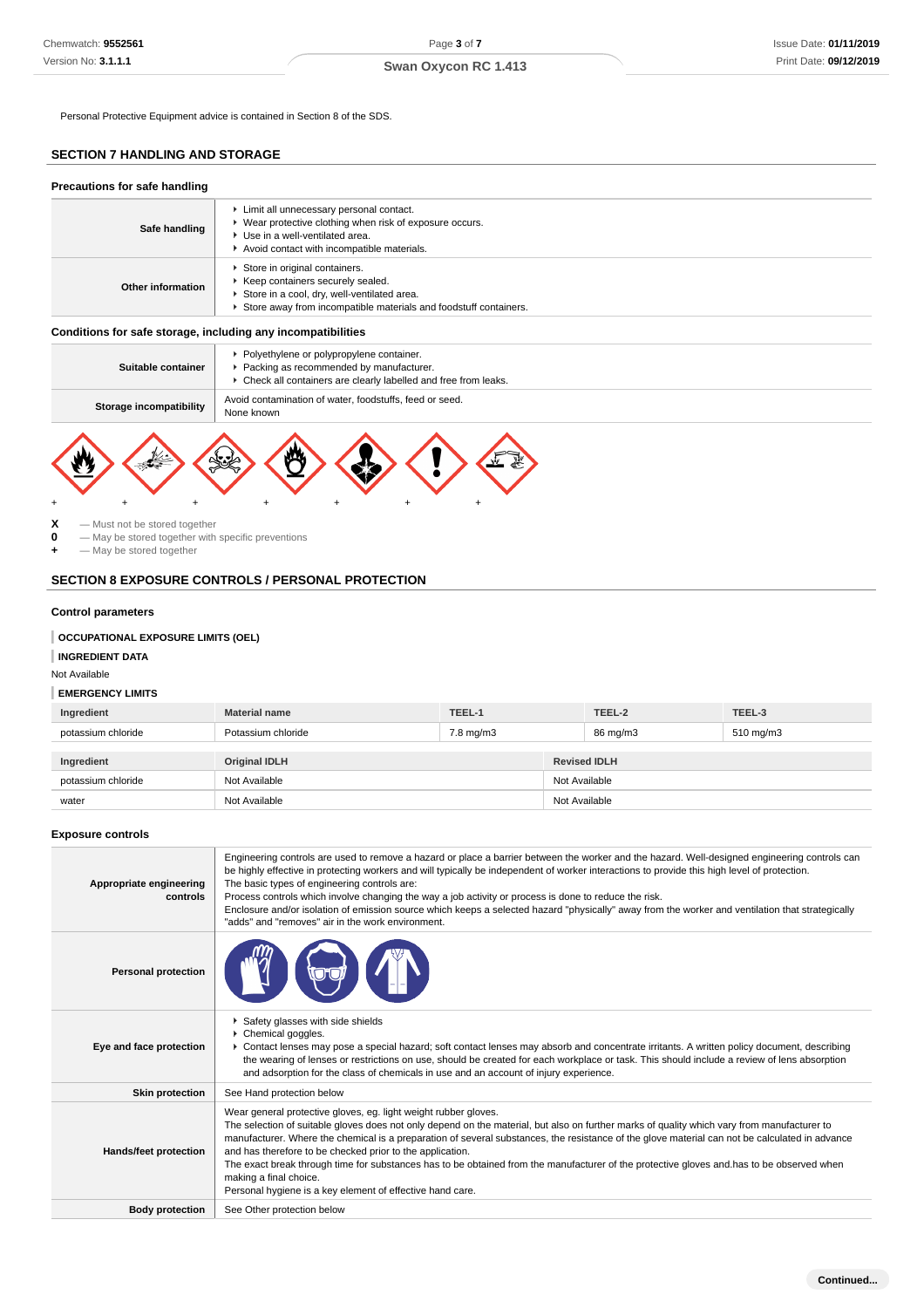| Other protection | No special equipment needed when handling small quantities.<br><b>OTHERWISE:</b><br>• Overalls.<br>Barrier cream.<br>Evewash unit. |
|------------------|------------------------------------------------------------------------------------------------------------------------------------|
|                  |                                                                                                                                    |

### **Recommended material(s)**

**GLOVE SELECTION INDEX**

Glove selection is based on a modified presentation of the:

#### **"Forsberg Clothing Performance Index".**

The effect(s) of the following substance(s) are taken into account in the **computer-generated** selection:

| Swan Oxycon RC 1.413 |  |  |
|----------------------|--|--|
|                      |  |  |

| Material       | <b>CPI</b>     |
|----------------|----------------|
| <b>BUTYL</b>   | $\mathsf{A}$   |
| NEOPRENE       | $\mathsf{A}$   |
| <b>VITON</b>   | $\overline{A}$ |
| NATURAL RUBBER | $\sim$<br>◡    |
| <b>PVA</b>     | $\sim$<br>◡    |

## \* CPI - Chemwatch Performance Index

A: Best Selection

B: Satisfactory; may degrade after 4 hours continuous immersion

C: Poor to Dangerous Choice for other than short term immersion

NOTE: As a series of factors will influence the actual performance of the glove, a final selection must be based on detailed observation. -

\* Where the glove is to be used on a short term, casual or infrequent basis, factors such as "feel" or convenience (e.g. disposability), may dictate a choice of gloves which might otherwise be unsuitable following long-term or frequent use. A qualified practitioner should be consulted.

## **SECTION 9 PHYSICAL AND CHEMICAL PROPERTIES**

#### **Information on basic physical and chemical properties**

| Appearance                                      | Colourless odourless liquid; mixes with water. |                                            |                 |
|-------------------------------------------------|------------------------------------------------|--------------------------------------------|-----------------|
|                                                 |                                                |                                            |                 |
| <b>Physical state</b>                           | Liquid                                         | Relative density (Water = 1)               | 1.00 @ 20 deg.C |
| Odour                                           | Not Available                                  | Partition coefficient n-octanol<br>/ water | Not Available   |
| <b>Odour threshold</b>                          | Not Available                                  | Auto-ignition temperature (°C)             | Not Applicable  |
| pH (as supplied)                                | Neutral                                        | <b>Decomposition temperature</b>           | Not Available   |
| Melting point / freezing point<br>(°C)          | Not Available                                  | <b>Viscosity (cSt)</b>                     | Not Available   |
| Initial boiling point and boiling<br>range (°C) | ~100                                           | Molecular weight (g/mol)                   | Not Applicable  |
| Flash point (°C)                                | Not Applicable                                 | <b>Taste</b>                               | Not Available   |
| <b>Evaporation rate</b>                         | Not Available                                  | <b>Explosive properties</b>                | Not Available   |
| Flammability                                    | Not Applicable                                 | <b>Oxidising properties</b>                | Not Available   |
| Upper Explosive Limit (%)                       | Not Applicable                                 | Surface Tension (dyn/cm or<br>$mN/m$ )     | Not Available   |
| Lower Explosive Limit (%)                       | Not Applicable                                 | <b>Volatile Component (%vol)</b>           | Not Available   |
| Vapour pressure (kPa)                           | Not Available                                  | Gas group                                  | Not Available   |
| Solubility in water                             | Miscible                                       | pH as a solution (1%)                      | Not Available   |
| Vapour density (Air = 1)                        | Not Available                                  | VOC g/L                                    | Not Available   |

## **SECTION 10 STABILITY AND REACTIVITY**

| Reactivity                            | See section 7                                                             |
|---------------------------------------|---------------------------------------------------------------------------|
| <b>Chemical stability</b>             | Product is considered stable and hazardous polymerisation will not occur. |
| Possibility of hazardous<br>reactions | See section 7                                                             |
| <b>Conditions to avoid</b>            | See section 7                                                             |
| Incompatible materials                | See section 7                                                             |
| Hazardous decomposition<br>products   | See section 5                                                             |

## **SECTION 11 TOXICOLOGICAL INFORMATION**

**Information on toxicological effects**

**Inhaled** The material is not thought to produce adverse health effects or irritation of the respiratory tract (as classified by EC Directives using animal models). Nevertheless, good hygiene practice requires that exposure be kept to a minimum and that suitable control measures be used in an occupational setting. Not normally a hazard due to non-volatile nature of product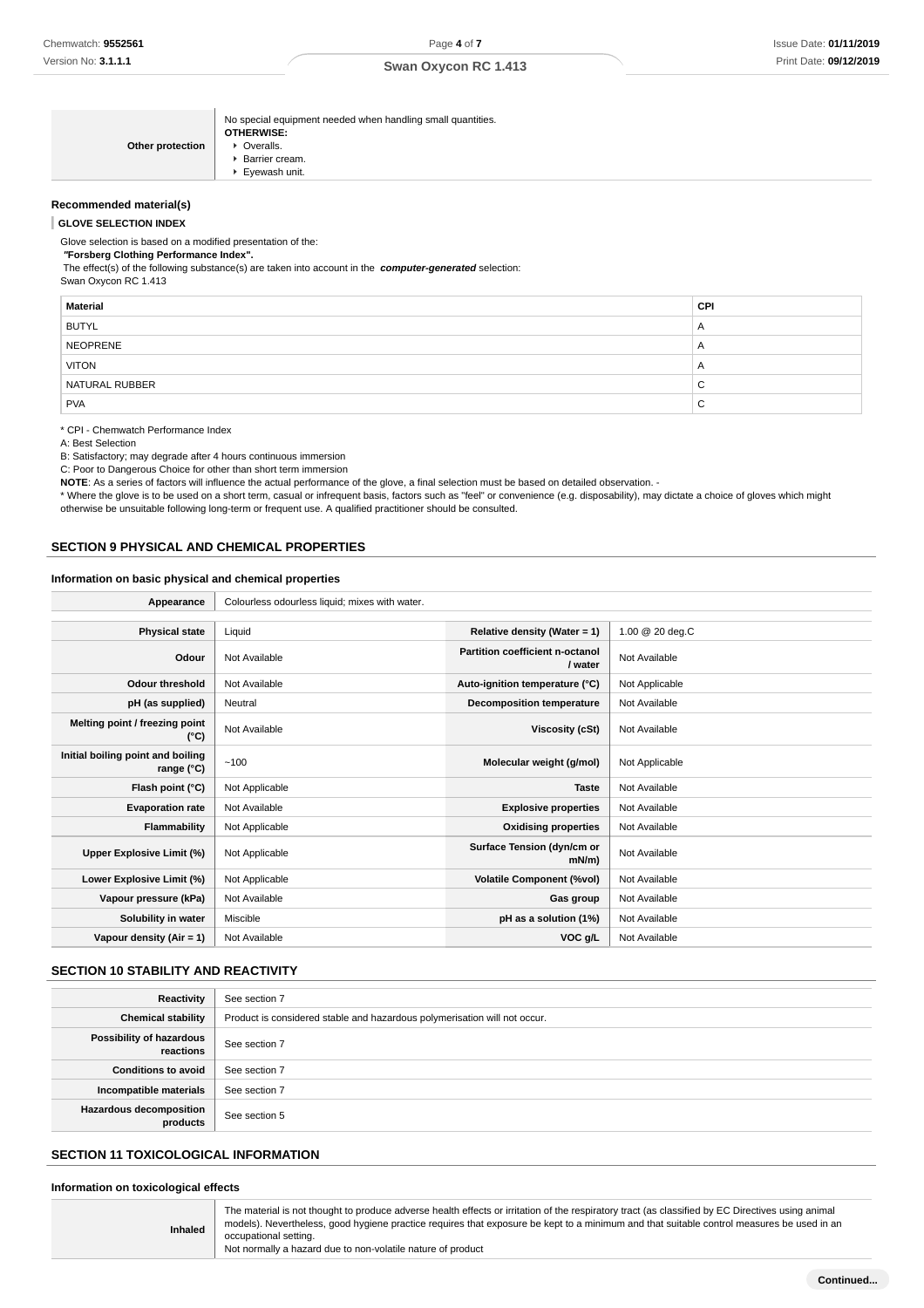| Ingestion            | The material has NOT been classified by EC Directives or other classification systems as "harmful by ingestion". This is because of the lack of<br>corroborating animal or human evidence.                                                                                                                  |                                                      |  |
|----------------------|-------------------------------------------------------------------------------------------------------------------------------------------------------------------------------------------------------------------------------------------------------------------------------------------------------------|------------------------------------------------------|--|
| <b>Skin Contact</b>  | The material is not thought to produce adverse health effects or skin irritation following contact (as classified by EC Directives using animal<br>models). Nevertheless, good hygiene practice requires that exposure be kept to a minimum and that suitable gloves be used in an occupational<br>setting. |                                                      |  |
| Eye                  | Although the liquid is not thought to be an irritant (as classified by EC Directives), direct contact with the eye may produce transient discomfort<br>characterised by tearing or conjunctival redness (as with windburn).                                                                                 |                                                      |  |
| Chronic              | Long-term exposure to the product is not thought to produce chronic effects adverse to the health (as classified by EC Directives using animal<br>models); nevertheless exposure by all routes should be minimised as a matter of course.                                                                   |                                                      |  |
| Swan Oxycon RC 1.413 | <b>TOXICITY</b><br>Not Available                                                                                                                                                                                                                                                                            | <b>IRRITATION</b><br>Not Available                   |  |
| potassium chloride   | <b>TOXICITY</b><br>Oral (rat) LD50: 2600 mg/kg <sup>[2]</sup>                                                                                                                                                                                                                                               | <b>IRRITATION</b><br>Eye (rabbit): 500 mg/24h - mild |  |

**water TOXICITY IRRITATION** Oral (rat) LD50: >90000 mg/kg<sup>[2]</sup> Not Available

**Legend:** 1. Value obtained from Europe ECHA Registered Substances - Acute toxicity 2.\* Value obtained from manufacturer's SDS. Unless otherwise specified data extracted from RTECS - Register of Toxic Effect of chemical Substances

| <b>POTASSIUM CHLORIDE</b>                   | The material may be irritating to the eye, with prolonged contact causing inflammation. Repeated or prolonged exposure to irritants may produce<br>conjunctivitis. |                                 |   |
|---------------------------------------------|--------------------------------------------------------------------------------------------------------------------------------------------------------------------|---------------------------------|---|
| Swan Oxycon RC 1.413 &<br><b>WATER</b>      | No significant acute toxicological data identified in literature search.                                                                                           |                                 |   |
|                                             |                                                                                                                                                                    |                                 |   |
| <b>Acute Toxicity</b>                       | ×                                                                                                                                                                  | Carcinogenicity                 | × |
| <b>Skin Irritation/Corrosion</b>            | ×                                                                                                                                                                  | Reproductivity                  | × |
| <b>Serious Eye Damage/Irritation</b>        | ×                                                                                                                                                                  | <b>STOT - Single Exposure</b>   | × |
| <b>Respiratory or Skin</b><br>sensitisation | ×                                                                                                                                                                  | <b>STOT - Repeated Exposure</b> | × |
| Mutagenicity                                | ×                                                                                                                                                                  | <b>Aspiration Hazard</b>        | × |

Legend:  $\blacktriangleright$  - Data either not available or does not fill the criteria for classification  $\blacktriangleright$  – Data available to make classification

## **SECTION 12 ECOLOGICAL INFORMATION**

### **Toxicity Swan Oxycon RC 1.413 ENDPOINT TEST DURATION (HR) SPECIES VALUE SOURCE** Not Not<br>Available Not Available Not Available Not Available<br>Results are not available and Available Not Available Not Ava Available Not Available **potassium chloride ENDPOINT TEST DURATION (HR) SPECIES VALUE SOURCE**  $\sim$  2-10mg/L  $\sim$  2-10mg/L  $\sim$  2-10mg/L  $\sim$  2-10mg/L  $\sim$  2-10mg/L  $\sim$  2-10mg/L  $\sim$  2-10mg/L  $\sim$  2-10mg/L  $\sim$  2-10mg/L  $\sim$  2-10mg/L  $\sim$  2-10mg/L  $\sim$  2-10mg/L  $\sim$  2-10mg/L  $\sim$  2-10mg/L  $\sim$  2-10mg/L  $\sim$  2-10mg EC50 48 Crustacea 83mg/L 4 EC50 72 Algae or other aquatic plants 2-500mg/L 2 NOEC 72 Algae or other aquatic plants >=100mg/L 2 **water ENDPOINT TEST DURATION (HR) SPECIES VALUE SOURCE**  $LC50$  96  $\qquad$  Fish  $897.520$ mg/L  $\qquad$  3 EC50 96 96 Algae or other aquatic plants 8768.874mg/L 3 **Legend:** Extracted from 1. IUCLID Toxicity Data 2. Europe ECHA Registered Substances - Ecotoxicological Information - Aquatic Toxicity 3. EPIWIN Suite V3.12 (QSAR) - Aquatic Toxicity Data (Estimated) 4. US EPA, Ecotox database - Aquatic Toxicity Data 5. ECETOC Aquatic Hazard Assessment Data 6. NITE (Japan) - Bioconcentration Data 7. METI (Japan) - Bioconcentration Data 8. Vendor Data

## **DO NOT** discharge into sewer or waterways.

### **Persistence and degradability**

| Ingredient         | Persistence: Water/Soil | Persistence: Air |
|--------------------|-------------------------|------------------|
| potassium chloride | <b>HIGH</b>             | <b>HIGH</b>      |
| water              | LOW                     | LOW              |

## **Bioaccumulative potential**

| Ingredient         | <b>Hioaccumulation</b>                     |
|--------------------|--------------------------------------------|
| potassium chloride | 0.4608<br>٬٬∩۱۸٬<br>LOW (LogK <sup>r</sup> |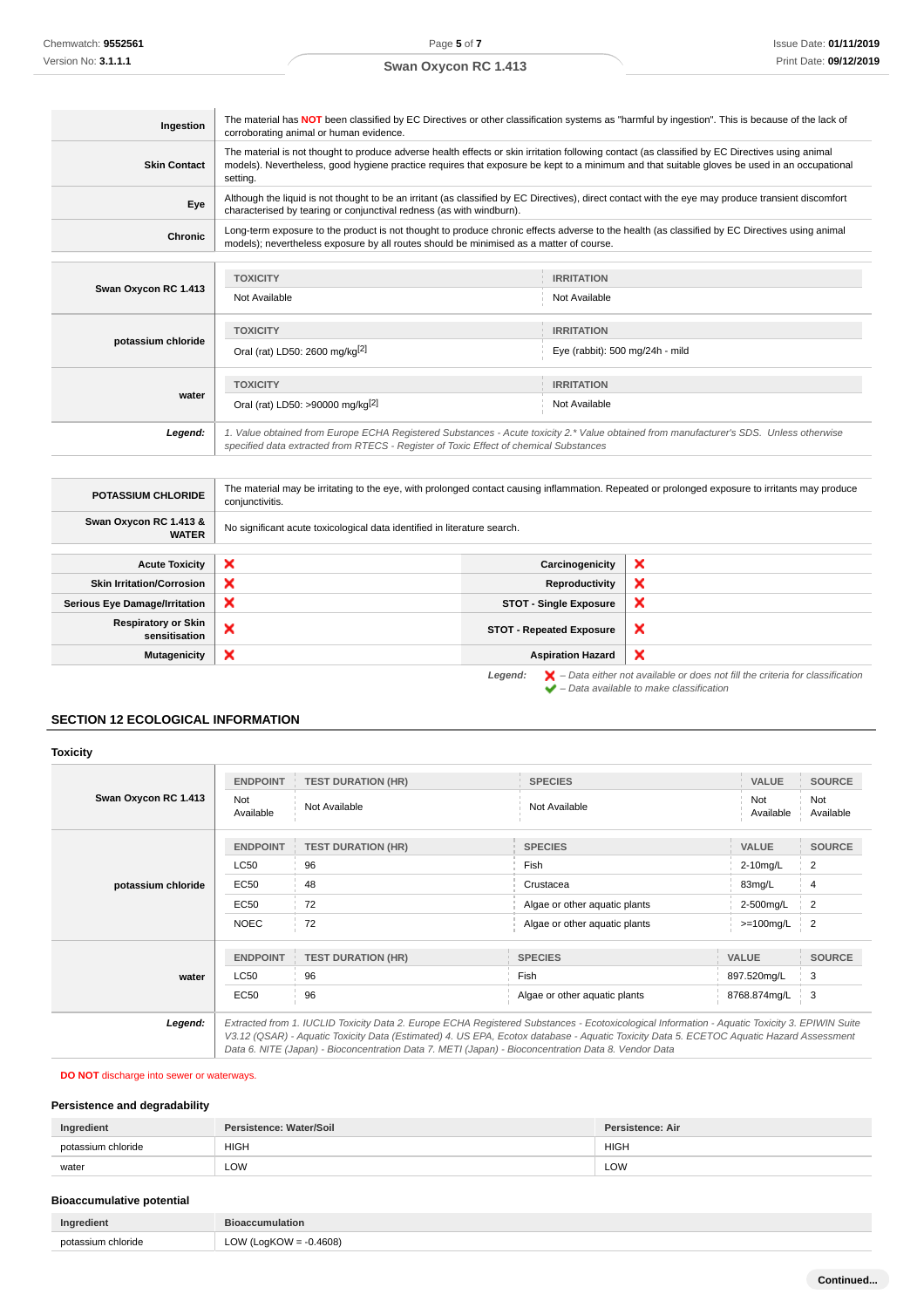| water                   | LOW (LogKOW = $-1.38$ ) |
|-------------------------|-------------------------|
| <b>Mobility in soil</b> |                         |
| Ingredient              | <b>Mobility</b>         |
| potassium chloride      | LOW ( $KOC = 14.3$ )    |
| water                   | LOW ( $KOC = 14.3$ )    |
|                         |                         |

## **SECTION 13 DISPOSAL CONSIDERATIONS**

| Waste treatment methods             |                                                                                                                                                                                                                                                                                                                                                                                                                                                                                                                                                                                                                                                                                                                                                                                                                                                                                                                                                                                                                                                                                                                                                                                                                                                                                                                                                                              |
|-------------------------------------|------------------------------------------------------------------------------------------------------------------------------------------------------------------------------------------------------------------------------------------------------------------------------------------------------------------------------------------------------------------------------------------------------------------------------------------------------------------------------------------------------------------------------------------------------------------------------------------------------------------------------------------------------------------------------------------------------------------------------------------------------------------------------------------------------------------------------------------------------------------------------------------------------------------------------------------------------------------------------------------------------------------------------------------------------------------------------------------------------------------------------------------------------------------------------------------------------------------------------------------------------------------------------------------------------------------------------------------------------------------------------|
| <b>Product / Packaging disposal</b> | Legislation addressing waste disposal requirements may differ by country, state and/ or territory. Each user must refer to laws operating in their<br>area. In some areas, certain wastes must be tracked.<br>A Hierarchy of Controls seems to be common - the user should investigate:<br>$\triangleright$ Reduction<br>$\triangleright$ Reuse<br>$\triangleright$ Recycling<br>▶ Disposal (if all else fails)<br>This material may be recycled if unused, or if it has not been contaminated so as to make it unsuitable for its intended use.<br>DO NOT allow wash water from cleaning or process equipment to enter drains.<br>It may be necessary to collect all wash water for treatment before disposal.<br>In all cases disposal to sewer may be subject to local laws and requlations and these should be considered first.<br>• Where in doubt contact the responsible authority.<br>▶ Recycle wherever possible.<br>► Consult manufacturer for recycling options or consult local or regional waste management authority for disposal if no suitable treatment or<br>disposal facility can be identified.<br>▶ Dispose of by: burial in a land-fill specifically licensed to accept chemical and / or pharmaceutical wastes or incineration in a licensed<br>apparatus (after admixture with suitable combustible material).<br>• Decontaminate empty containers. |

## **SECTION 14 TRANSPORT INFORMATION**

### **Labels Required**

| NO |
|----|
|    |

## **Land transport (ADG): NOT REGULATED FOR TRANSPORT OF DANGEROUS GOODS**

**Air transport (ICAO-IATA / DGR): NOT REGULATED FOR TRANSPORT OF DANGEROUS GOODS**

### **Sea transport (IMDG-Code / GGVSee): NOT REGULATED FOR TRANSPORT OF DANGEROUS GOODS**

### **Transport in bulk according to Annex II of MARPOL and the IBC code**

| IAME                                                           | EGORV     | <b>TYPE</b><br>- HIPد |
|----------------------------------------------------------------|-----------|-----------------------|
| than $26\%$ )<br>יו כי<br>™assium chloride solution (less<br>. | <b>OS</b> | Applicable<br>.       |

## **SECTION 15 REGULATORY INFORMATION**

**Safety, health and environmental regulations / legislation specific for the substance or mixture**

#### **POTASSIUM CHLORIDE IS FOUND ON THE FOLLOWING REGULATORY LISTS**

Australia Inventory of Chemical Substances (AICS) Australia Standard for the Uniform Scheduling of Medicines and Poisons (SUSMP) - Schedule 4 GESAMP/EHS Composite List - GESAMP Hazard Profiles IMO IBC Code Chapter 17: Summary of minimum requirements IMO IBC Code Chapter 18: List of products to which the Code does not apply IMO MARPOL (Annex II) - List of Noxious Liquid Substances Carried in Bulk **WATER IS FOUND ON THE FOLLOWING REGULATORY LISTS**

# Australia Inventory of Chemical Substances (AICS) **IMO IBC Code Chapter 18: List of products to which the Code does not apply**

#### **National Inventory Status**

| <b>National Inventory</b>     | <b>Status</b>                  |  |
|-------------------------------|--------------------------------|--|
| Australia - AICS              | Yes                            |  |
| Canada - DSL                  | Yes                            |  |
| Canada - NDSL                 | No (potassium chloride; water) |  |
| China - IECSC                 | Yes                            |  |
| Europe - EINEC / ELINCS / NLP | Yes                            |  |
| Japan - ENCS                  | Yes                            |  |
| Korea - KECI                  | Yes                            |  |
| New Zealand - NZIoC           | Yes                            |  |
| Philippines - PICCS           | Yes                            |  |
| USA - TSCA                    | Yes                            |  |